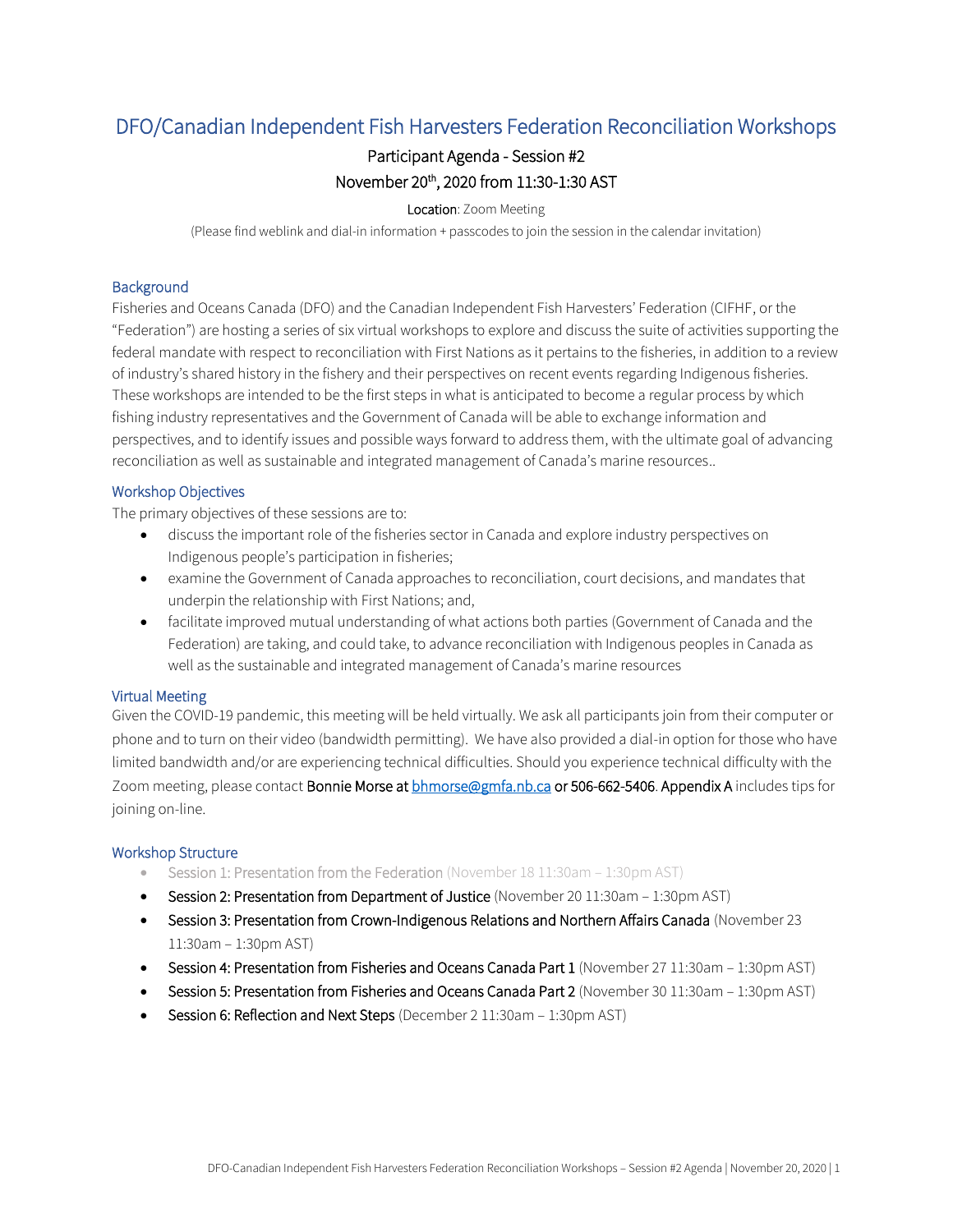| No. | Timing            | Agenda Item                                                                                                                                                                                                                                                                                                                                                                                                             |
|-----|-------------------|-------------------------------------------------------------------------------------------------------------------------------------------------------------------------------------------------------------------------------------------------------------------------------------------------------------------------------------------------------------------------------------------------------------------------|
|     | 11:20-11:30am AST | Connecting and Settling In<br>We invite you to join the session up to 10 minutes in advance to get settled in!                                                                                                                                                                                                                                                                                                          |
| 1.  | 11:30-11:45am AST | Welcome<br>$\bullet$<br>Overview of agenda, objectives, and virtual housekeeping                                                                                                                                                                                                                                                                                                                                        |
| 2.  | 11:45-12:25pm AST | Presentation by the Department of Justice - Principles of Aboriginal Law<br>$\bullet$<br>Broad Legal and Constitutional Framework<br>$\circ$<br>Section 35, Constitution Act 1982<br>Reconciliation and the Honour of the Crown<br>The Duty to Consult<br>Aboriginal and Treaty Rights<br>$\circ$<br>Aboriginal Rights - General Characteristics<br>Treaty Rights - Historic and Modern Treaties<br>Questions & Answers |
| 3.  | 12:25-12:30pm AST | <b>Health Break</b>                                                                                                                                                                                                                                                                                                                                                                                                     |
| 4.  | 12:30-1:20pm AST  | Presentation by the Department of Justice<br>Aboriginal Fisheries Rights and DFO<br>$\Omega$<br>DFO Fisheries Management Authorities<br>$\Omega$<br>Key Case Law Affirming Aboriginal Fishing Rights<br>$\circ$<br>Questions & Answers                                                                                                                                                                                  |
| 5.  | 1:20-1:30pm AST   | Closing<br>$\bullet$<br>Closing reflections, next steps and thank you<br>$\circ$                                                                                                                                                                                                                                                                                                                                        |

I

# Session #2: Department of Justice (Friday, November 20, 2020 from 11:30 – 1:30 pm AST)